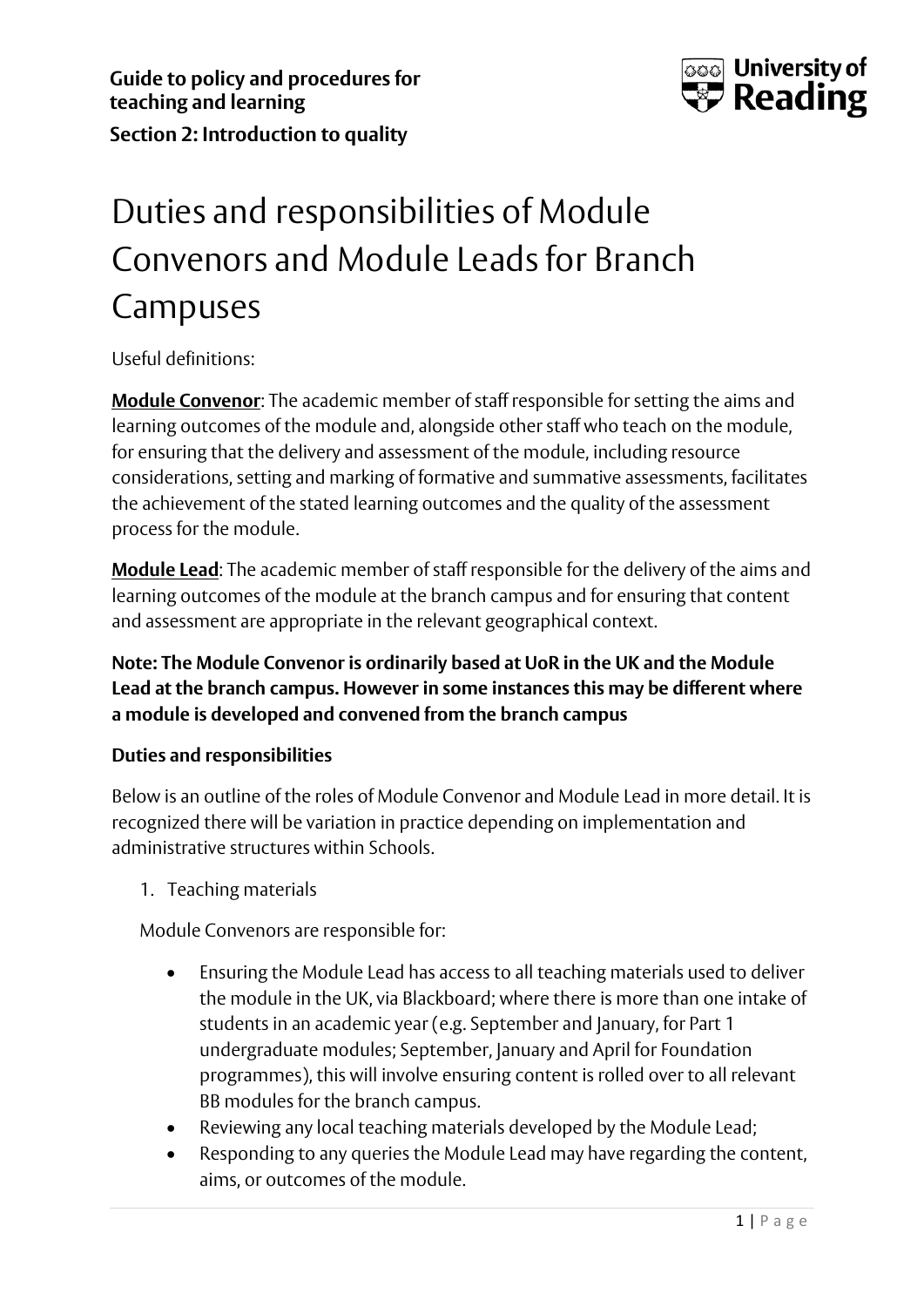Module Leads are responsible for:

- Directing questions about the content, aims or intended learning outcomes of the module to the Module Convenor;
- Developing teaching materials to ensure appropriateness for the local context and benefit from local expertise.
- Managing the relevant occurrence(s) of the Blackboard module site;
- Responding to student questions regarding studying the module.
- 2. Resources

Module Convenors are responsible for ensuring that the Module Lead has a copy of all relevant reading lists, via Blackboard.

Module Leads are responsible for liaising with the Resource Officer at the branch campus to ensure that students have access to relevant textbooks and other readings. In Malaysia, a local library will provide a small number of copies of the relevant textbooks. Alternatively students may purchase their own copies. Access to the ARC online and to the UoR electronic library will be made available to students.

3. Assessment

Module Convenors are responsible for:

- Ensuring all assessments are appropriate to the module;
- Liaising with all Module Leads to ensure appropriateness of exam questions during the setting and approval of exam papers;

Module Leads are responsible for:

- Contributing examination questions for exam papers, in collaboration with the Module Convenor;
- Writing assessments, in collaboration with the Module Convenor;
- 4. Marking

Module Convenors are responsible for:

• Ensuring consistency of marking across the module via the moderation process;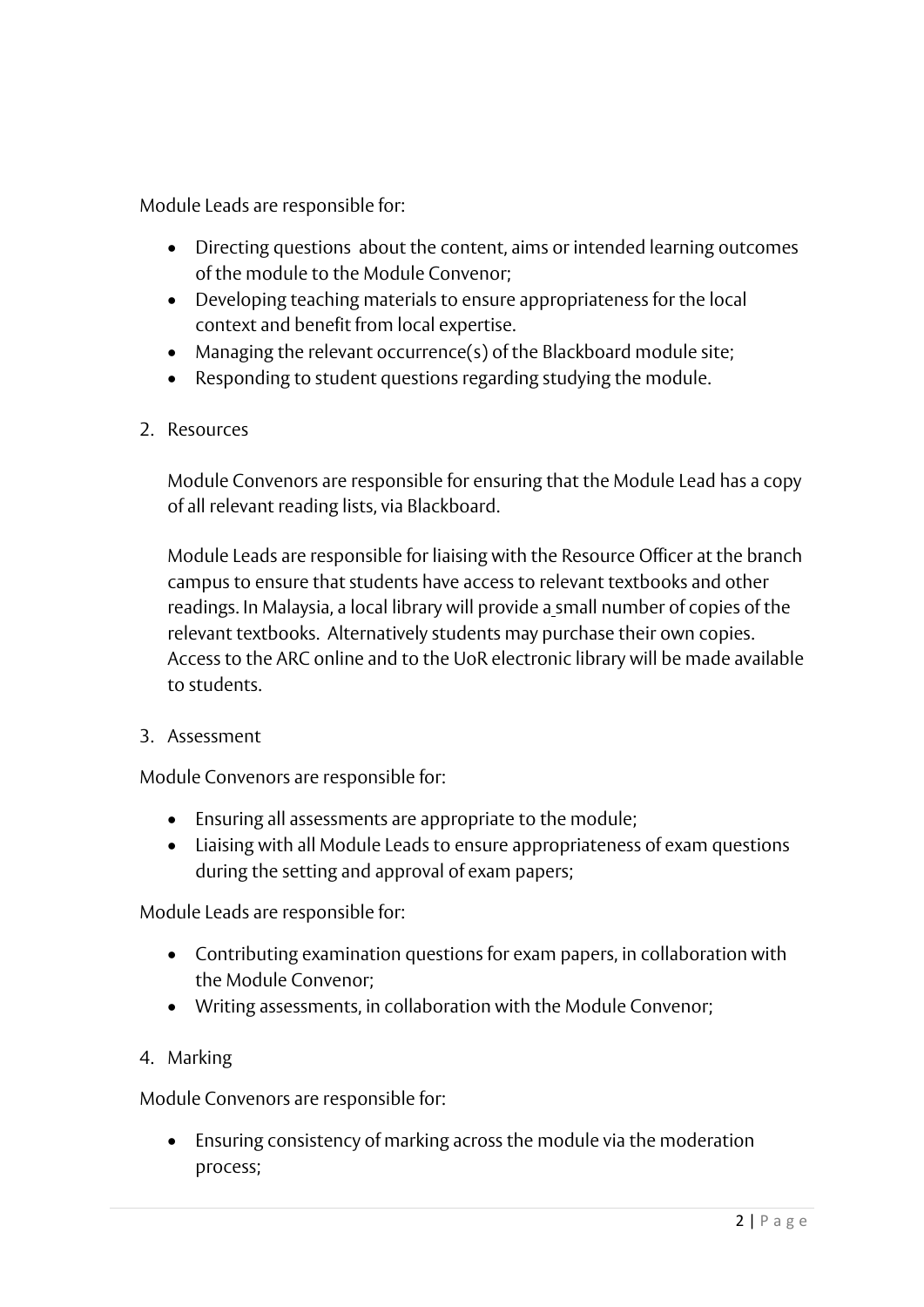- Ensuring feedback is provided within the guidelines set by the University for quality and timeliness;
- Following the School standard's policy for the moderation of formative and summative assessments; and
- Ensuring the Module Convenor (or a designated member of staff) is responsible for providing support (initially) to new UoRM academic staff (in the same manner that a new member of academic staff based at UoR would receive support) on University marking and feedback procedures including the quality of the feedback, as applied within the School.

Module Leads are responsible for:

- Providing feedback, both formative and summative, to students;
- Marking relevant coursework and examinations; and
- Where appropriate, to provide moderation of marking and feedback on work completed for other modules.
- 5. Quality Assurance

Modules will have the same External Examiners regardless of where they are delivered. Therefore any student work or the setting of examination papers currently subject to External Examiner scrutiny must continue to be scrutinised for those students undertaking modules at branch campuses.

Furthermore, the Module Convenor (or other designated staff member), in liaison with the Module Lead, must ensure that student evaluation of the module is undertaken at branch campuses and that students are informed of any response made or action taken as a result of student feedback. Reporting on the performance of the module at branch campuses as well as at UoR is to be included within Annual Programme reports. Comparison of UK versus Malaysia performance on programmes should form part of the examination board process.

6. Timing of content

Programme Directors/Module Convenors must be mindful of the delivery of modules at branch campuses when making changes to assignments / developing new content for modules. In the case of UoRM, the academic year begins a week after the UK in 2014 and 2015 and runs on a 12-12-10 academic year structure.